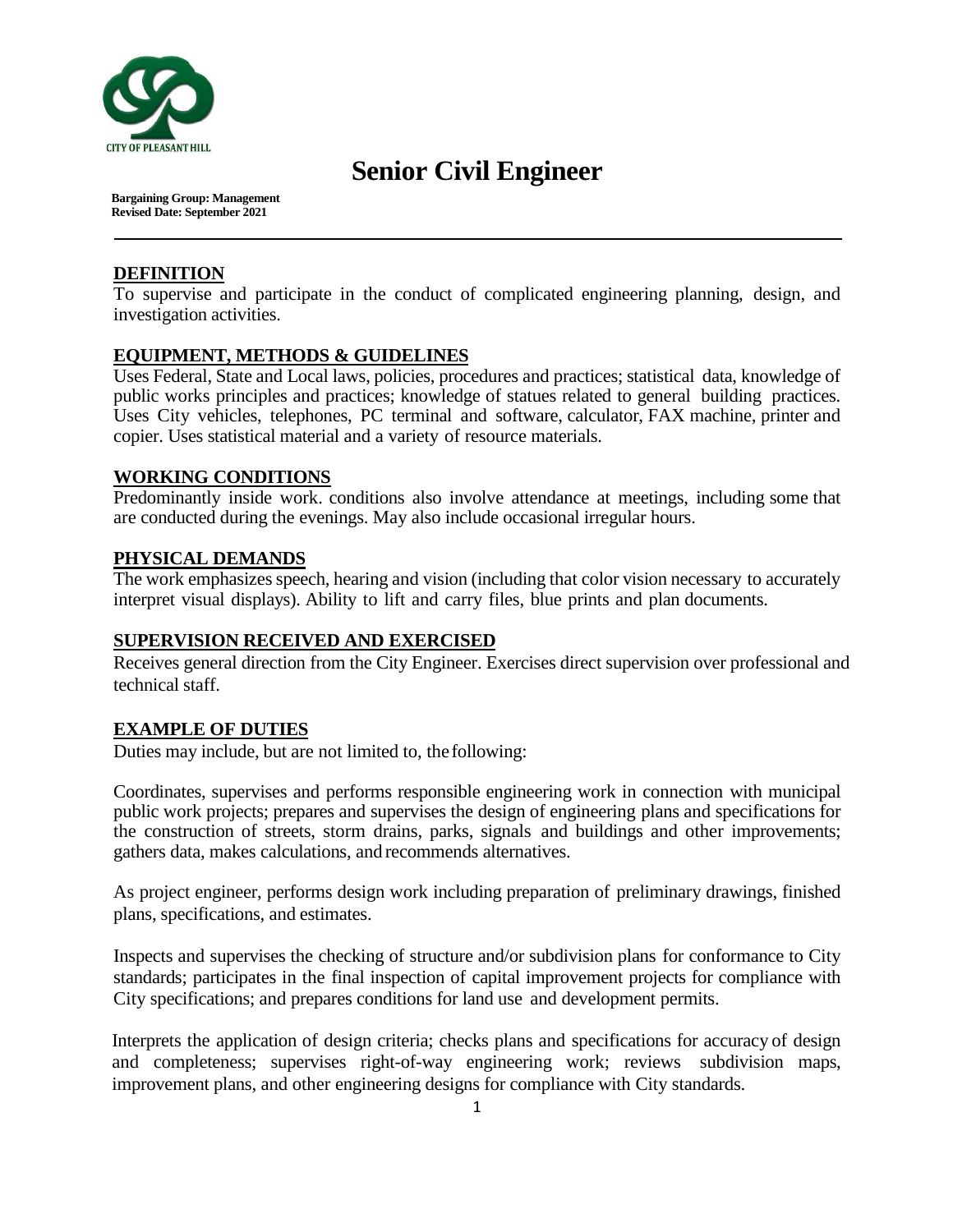Determines the need for materials, supplies and equipment, and prepares requisitions and requests. Prepares cost estimates for labor, equipment, and material to accomplish various maintenance projects.

Administers the encroachment permit process, including issuance of permits and inspection of the work for compliance with Citystandards

Make presentations to the City Council, City Commissions, and various public agencies and community groups.

Assist in budget preparation and administration. Supervise, train and evaluate professional and technical subordinates.

Perform related duties as assigned.

## **QUALIFICATIONS**

## **Knowledge of:**

Principles and practices of engineering.

Modern methods and techniques used in; the design and construction of a wide variety of public works engineering projects.

Modern developments, current literature and sources of information regarding the assigned area of engineering.

Applicable laws and regulatory codes relevant to design and construction in the area of assignment.

Ability to plan, assign, determine priorities, and supervise work of sub- professional and professional engineering personnel; ability to make independent investigations in the review of engineering problems; ability to determine adherence to engineering specifications on a variety of public works improvement and construction projects.

Ability to explain technical issues to non-professional people and to deal effectively with developers, civil engineers, consultants, City staff, City Council, Commission members and general public.

Ability to interpret diagrams, drawings, specifications, contracts, technical journals and other information pertaining to assigned areas ofresponsibility.